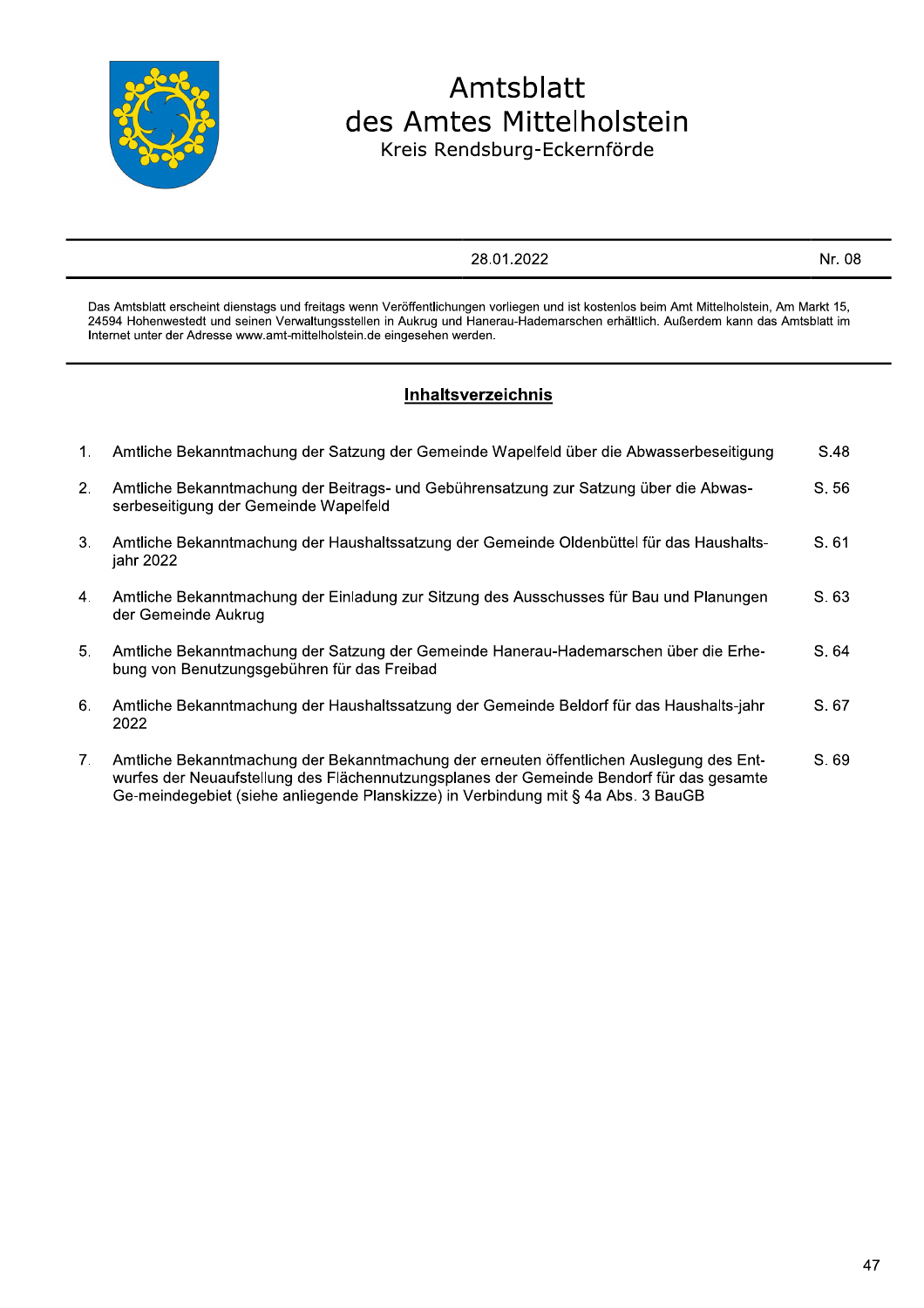## **Amt Mittelholstein** - Der Amtsdirektor für die Gemeinde Bendorf

### Bekanntmachung der erneuten öffentlichen Auslegung des Entwurfes der Neuaufstellung des Flächennutzungsplanes der Gemeinde Bendorf für das gesamte Gemeindegebiet (siehe anliegende Planskizze) in Verbindung mit § 4a Abs. 3 BauGB

Der von der Gemeindevertretung in der Sitzung am 20.09.2021 gebilligte und zur Auslegung bestimmte Entwurf der Neuaufstellung des Flächennutzungsplanes der Gemeinde Bendorf für das gesamte Gemeindegebiet und die Begründung mit Umweltbericht haben in der Zeit vom 29.09. bis 01.11.2021 ausgelegen.

Aufgrund der Anregungen des Fachdienstes Regionalentwicklung des Kreises Rendsburg-Eckernförde mit Stellungnahme vom 01.11.2021 wurde die Darstellung der Sondergebiete (Windenergie) überarbeitet. Der überarbeitete Entwurf der Neuaufstellung des Flächennutzungsplanes der Gemeinde Bendorf für das gesamte Gemeindegebiet und die angepasste Begründung mit Umweltbericht liegen erneut in der Zeit

## vom 07. bis zum 22. Februar 2022 (einschließlich)

im Amtsgebäude des Amtes Mittelholstein, Am Markt 15, Zimmer 17, 24594 Hohenwestedt während der folgenden Sprechzeiten

| donnerstags 08.00 Uhr - 12.00 Uhr und 14.00 Uhr - 18.00 Uhr |
|-------------------------------------------------------------|
|                                                             |
|                                                             |

sowie nach telefonischer Vereinbarung unter der Telefon-Nummer 04871-36302, zur Einsichtnahme öffentlich aus. Es besteht auch die Möglichkeit die Planunterlagen per Mail unter der Mail-Adresse info@amt-mittelholstein.de anzufordern.

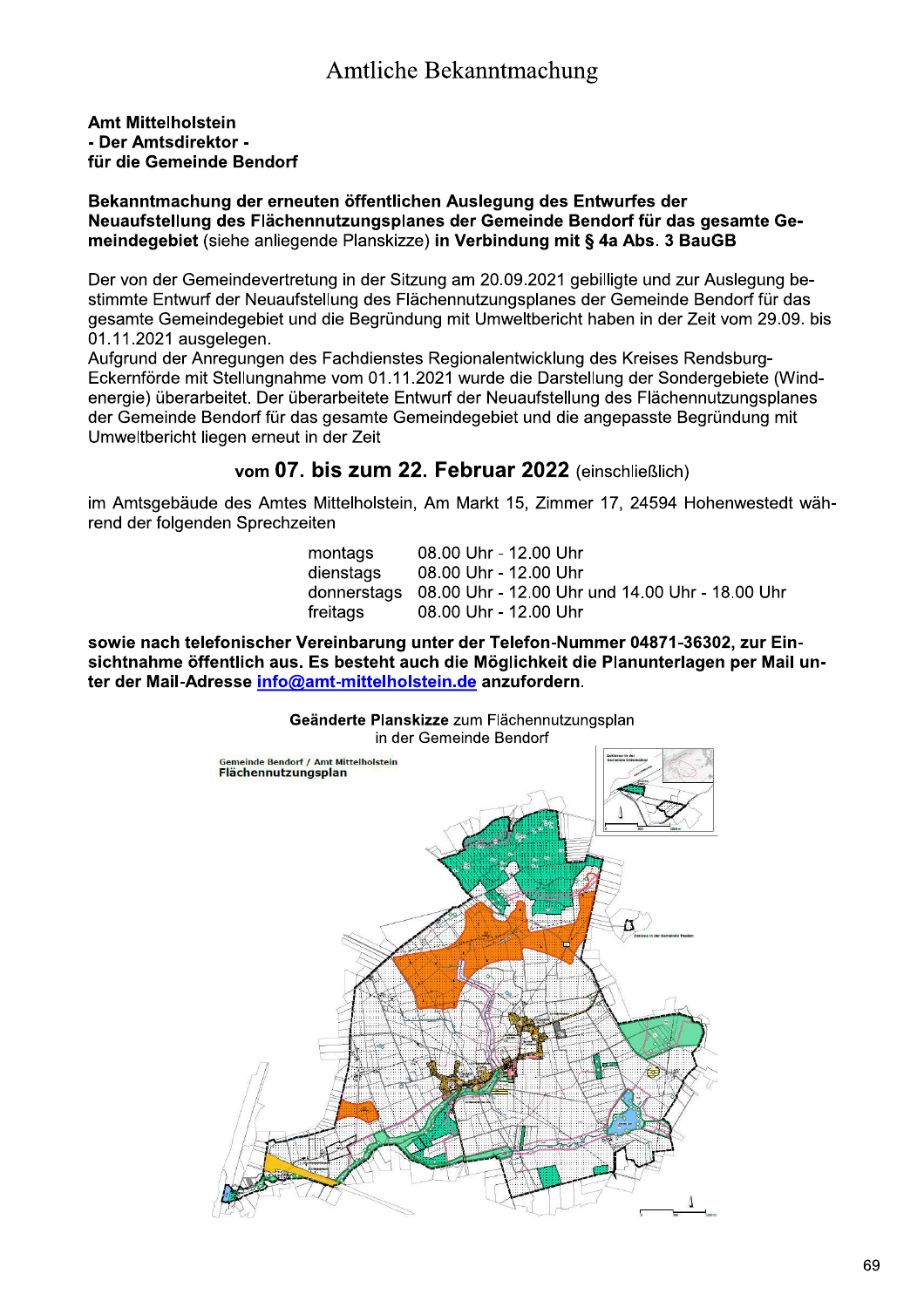Geändert wurde u.a. die Darstellung der Sondergebiete (Windenergie).

## Die Dauer der Auslegung wird gem. § 4a Abs. 3 Satz 3 BauGB auf 14 Tage verkürzt.

Während dieser Auslegungsfrist können alle an der Planung Interessierten die Planungsunterlagen einsehen sowie Stellungnahmen hierzu schriftlich oder während der Sprechzeiten zur Niederschrift im Amtsgebäude des Amtes Mittelholstein, Am Markt 15, 24594 Hohenwestedt, Zimmer 17, abgeben. Stellungnahmen können auch per E-Mail an die vorstehende Adresse gesendet werden.

Nicht fristgerecht abgegebene Stellungnahmen können bei der Beschlussfassung über die Änderung des Flächennutzungsplans unberücksichtigt bleiben, wenn die Gemeinde den Inhalt nicht kannte und nicht hätte kennen müssen und deren Inhalt für die Rechtmäßigkeit der Änderung des Flächennutzungsplanes nicht von Bedeutung ist.

Eine Vereinigung im Sinne des § 4 Absatz 3 Satz 1 Nummer 2 des Umwelt-Rechtsbehelfsgesetzes ist in einem Rechtsbehelfsverfahren nach § 7 Absatz 2 des Rechtsbehelfsgesetzes mit allen Einwendungen ausgeschlossen, die sie im Rahmen der Auslegungsfrist nicht oder nicht rechtzeitig geltend gemacht hat, aber hätte geltend machen können.

Die Verarbeitung von personenbezogenen Daten erfolgt auf Grundlage der Artikel 6 Absatz 1 Buchstabe e der Datenschutzgrundverordnung (DSGVO) in Verbindung mit § 3 BauGB und dem Landesdatenschutzgesetz. Sofern Sie Ihre Stellungnahme ohne Absenderangaben abgeben, erhalten Sie keine Mitteilung über das Ergebnis der Prüfung. Weitere Informationen entnehmen Sie bitte dem Formblatt "Informationspflichten bei der Erhebung von Daten im Rahmen der Öffentlichkeitsbeteiligung nach dem BauGB (Artikel 13 DSGVO), das mit ausliegt.

Zusätzlich ist der Inhalt dieser Bekanntmachung und die Planungsunterlagen im Internet unter der Adresse https://www.amt-mittelholstein.de/leben-arbeiten/bauen-wohnen/aktuelle**bauleitplanung eingestellt.** 

## Es liegen folgende Unterlagen zur Einsichtnahme vor:

- (1) Begründung zum Flächennutzungsplan (geänderte Fassung) Stand: 01/2022 mit Umweltbericht
- (2) Entwurf des Flächennutzungsplanes (geänderte Fassung) Stand: 01/2022
- (3) Abwägungen der Anregungen von Trägern öffentlicher Belange im Rahmen der Behördenbeteiligung gem. § 4 (2) BauGB vom 29.09. bis 01.11.2021 und Abwägung der Anregungen von Bürgern im Rahmen der Beteiligung gem. § 3 (2) BauGB Stand: 27.01.2022

Ferner liegen folgende Unterlagen mit umweltbezogenen Informationen zur Einsichtnahme vor:

- Umweltbericht gem. § 2a BauGB zur Planung als Teil der Begründung zum Entwurf des FNP

- Landschaftsplan der Gemeinde Bendorf

- Managementplan zum FFH-Gebiet 1922-391 "Iselbek mit Lindhorster Teich"

Stellungnahmen aus der frühzeitigen Behördenbeteiligung:

I. Staatskanzlei SH, Landesplanungsbehörde (Schreiben vom 05.10.2016)

- II. Kreis Rendsburg-Eckernförde (Schreiben vom 01.09.2016)
- II 1 FD Regionalentwicklung
- Il 2 FD Umwelt (Untere Naturschutzbehörde)
- Il 3 Untere Bodenschutzbehörde
- II 4 Untere Wasserbehörde
- II 5 Untere Denkmalschutzbehörde

III. Landwirtschaftskammer SH (Schreiben vom 26.08.2016)

IV. Archäologisches Landesamt SH (Schreiben vom 26.07.2016)

An Arten der umweltbezogenen Informationen zu den Belangen des Umweltschutzes gem. §1 (6) Nr. 7 BauGB, einschließlich des Naturschutzes und der Landschaftspflege liegen vor: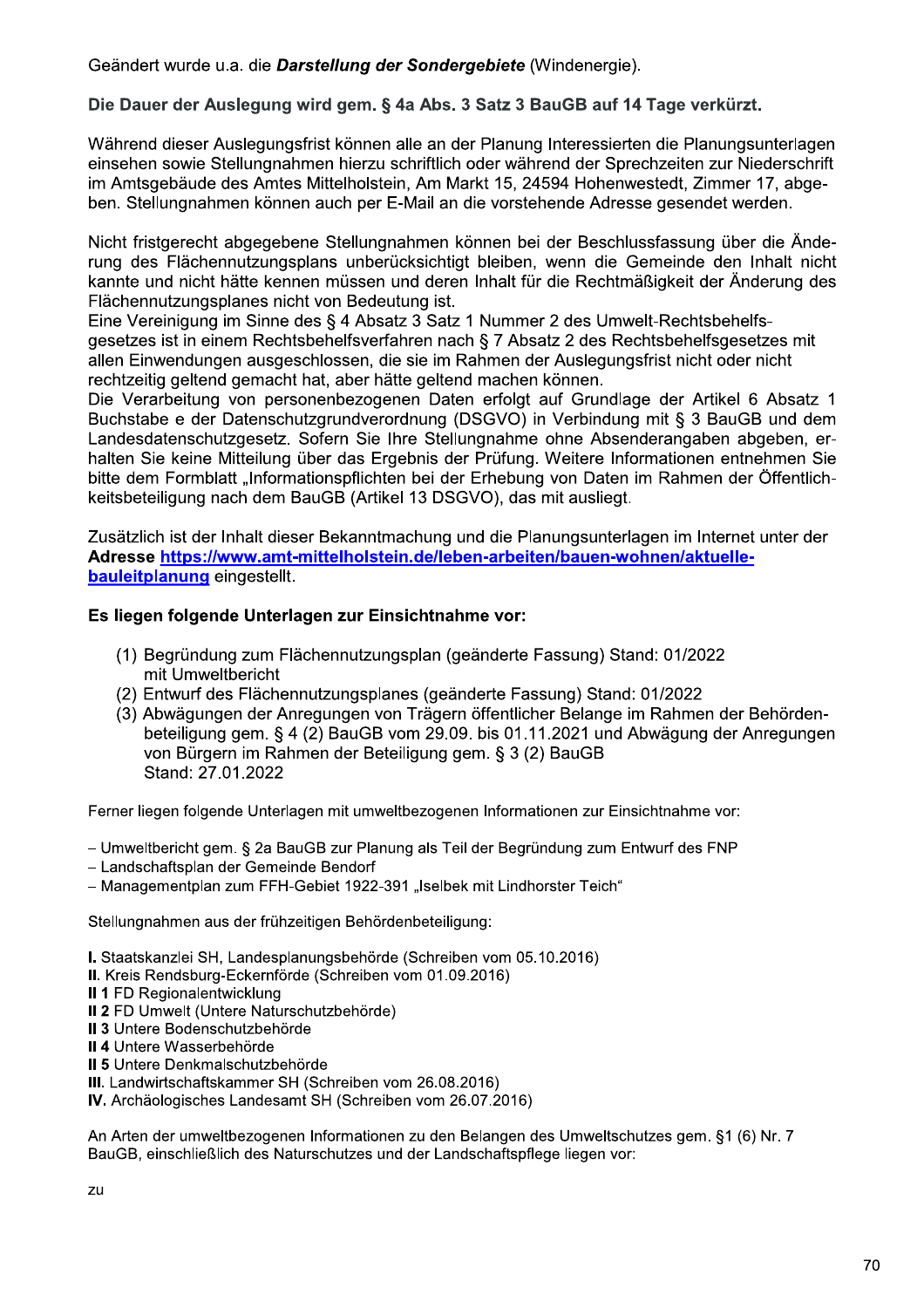a) Auswirkungen auf Tiere, Pflanzen, Boden, Wasser, Luft, Klima und das Wirkungsgefüge zwischen ihnen sowie die Landschaft und die biologische Vielfalt:

#### Umweltbericht als Teil der Begründung Stellungnahme II 2: - Fließ- und Kleingewässer

- geschützte Biotope

zu

b) Erhaltungszielen und Schutzzweck der Natura 2000-Gebiete im Sinne des Bundesnaturschutzgesetzes:

#### Begründung mit Umweltbericht Managementpläne zum FFH-Gebiet 1922-391 "Iselbek mit Lindhorster Teich"

zu

c) umweltbezogenen Auswirkungen auf den Menschen und seine Gesundheit sowie die Bevölkerung insgesamt:

#### Umweltbericht als Teil der Begründung Stellungnahmen I, II 1 und II 2

- demografische Entwicklung in der Gemeinde, Überschreitung der zusätzlichen Wohneinheiten

- Größenordnung der gewerblichen Bauflächen
- Umgang mit Flächen für Windenergie

#### Stellungnahme III

- Berücksichtigung der Geruchsimmissionen durch landwirtschaftliche Betriebe bei der Planung von Wohngebieten

zu

d) umweltbezogenen Auswirkungen auf Kulturgüter und sonstige Sachgüter.

#### Stellungnahmen IV und II 5

- Hinweise zu archäologischen Denkmalen und zum archäologischen Interessensgebiet

 $711$ 

e) Vermeidung von Emissionen sowie der sachgerechte Umgang mit Abfällen und Abwässern,

#### Begründung mit Umweltbericht Stellungnahme II 3

- Altablagerungen, Altstandorte

-Bodenschutz bei Baumaßnahmen

#### Stellungnahme II 4

- Abwasserentsorgung

- Oberflächenwasserentsorgung

zu

f) Nutzung erneuerbarer Energien sowie die sparsame und effiziente Nutzung von Energie. Begründung mit Umweltbericht

#### Stellungnahmen I sowie II 1, II 2 und II 5

- Potenzialgebiete/Vorrangflächen für die Windenergie

zu

g) Darstellungen von Landschaftsplänen sowie von sonstigen Plänen, insbesondere des Wasser-, Abfall- und Immissionsschutzrechts,

Begründung mit Umweltbericht

#### Landschaftsplan der Gemeinde Bendorf

#### Stellungnahme II 2

- Fortschreibung des Landschaftsplanes